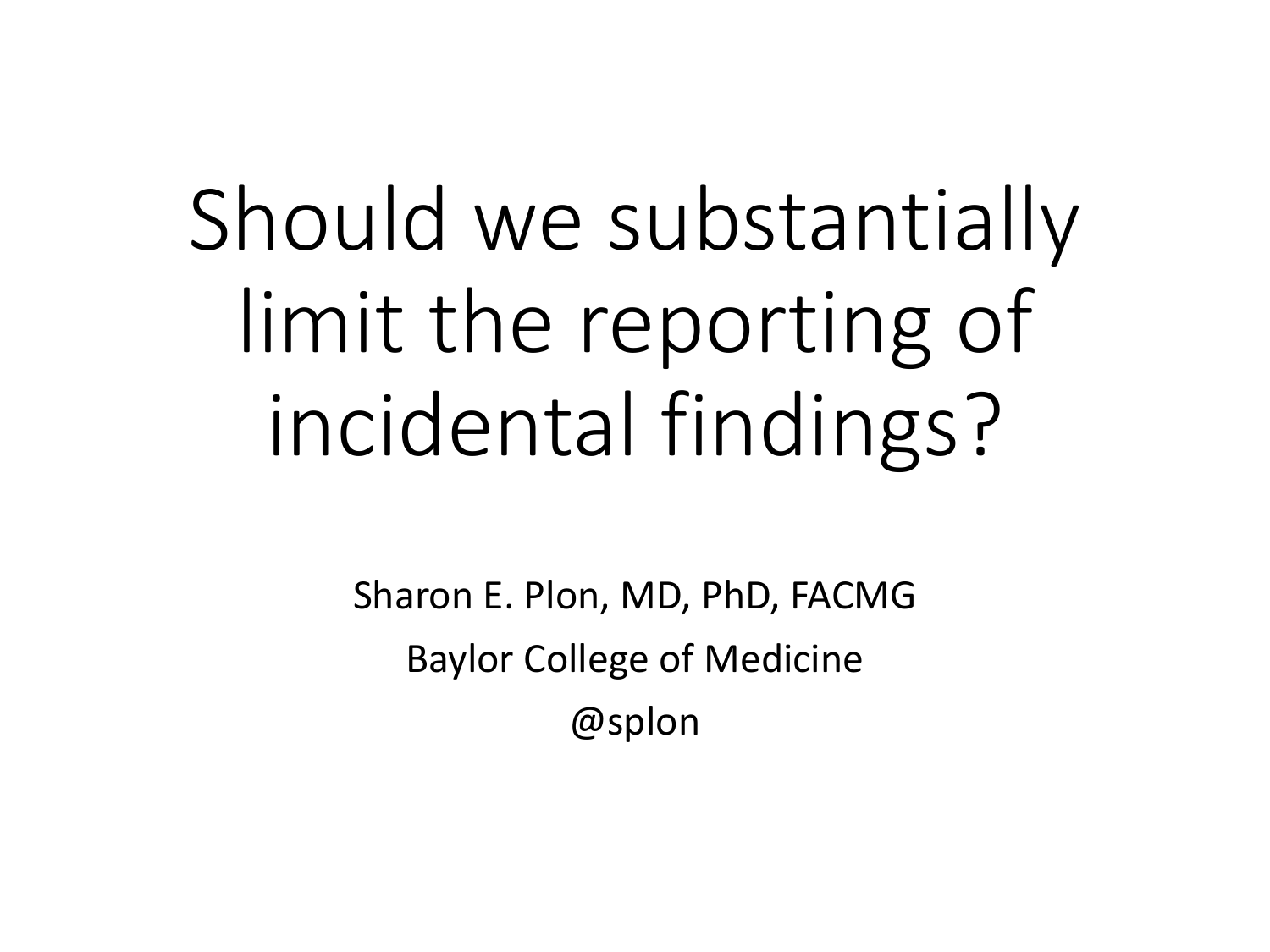### My initial hypotheses & biases

- I'm quite troubled by the potential difficulty in effectively classifying variants on the ACMG59 for reporting incidental findings  $(F)$ .
- Some have clear loss of function alleles and phenotypes but missense alleles are very difficult to classify.
- ACMG classification rules may improve our ability to do this but still not easy.
- Reclassification from pathogenic to benign is clinically troubling, particularly in the incidental setting (do no harm).
- Some genes maybe too new to know the spectrum well.
- Some genes have very broad phenotypes so what exactly is patient at risk for?
- My starting bias was reporting of IF in cancer genes is easier (but not simple) compared with cardiovascular genes.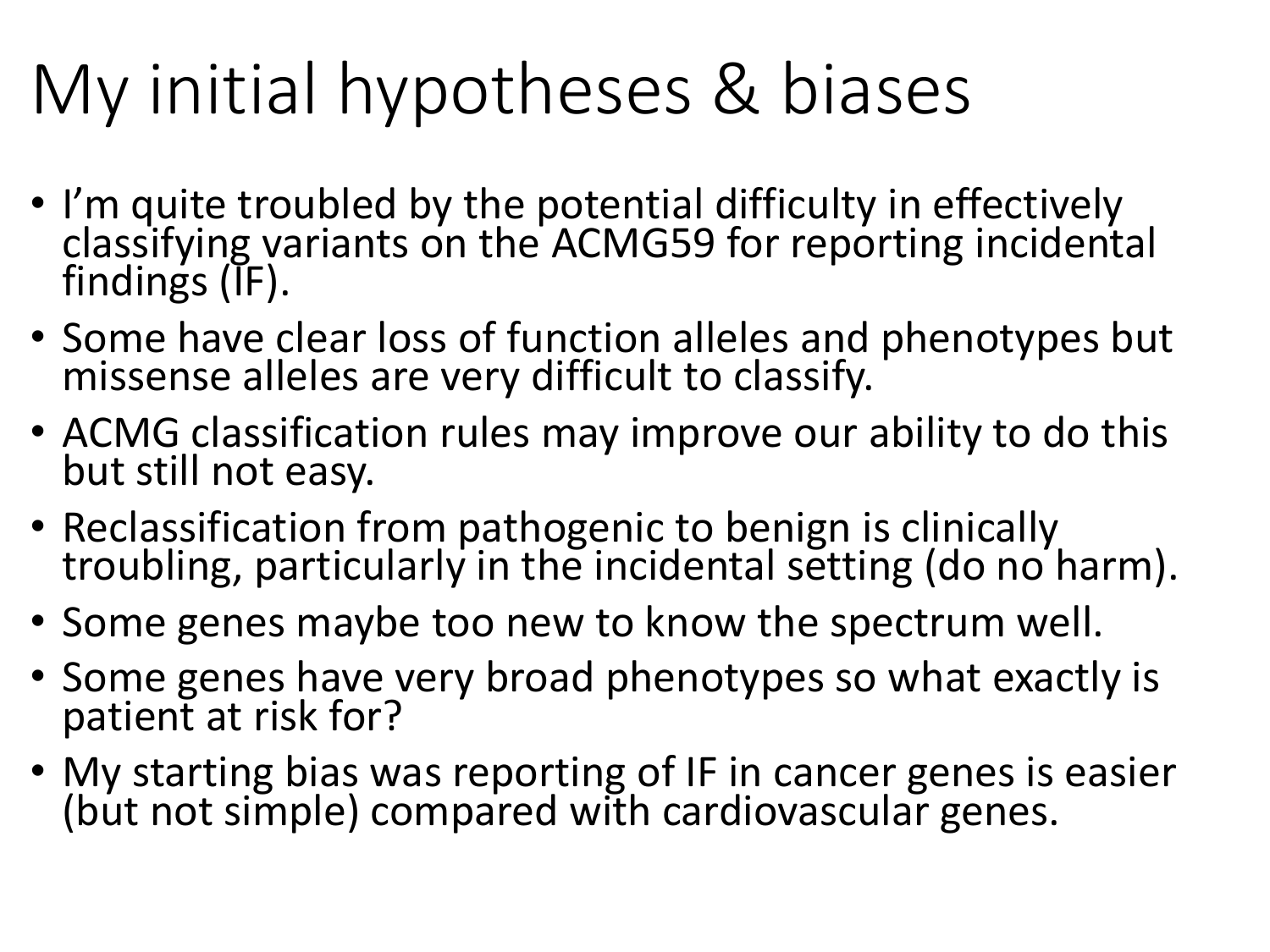#### Based on clinical reporting of pathogenic variant in (Alfares AA, et al. *GIM, 2015*)

The NEW ENGLAND JOURNAL of MEDICINE

**SPECIAL ARTICLE** 

#### Genetic Misdiagnoses and the Potential for Health Disparities

Arjun K. Manrai, Ph.D., Birgit H. Funke, Ph.D., Heidi L. Rehm, Ph.D., Morten S. Olesen, Ph.D., Bradley A. Maron, M.D., Peter Szolovits, Ph.D., David M. Margulies, M.D., Joseph Loscalzo, M.D., Ph.D., and Isaac S. Kohane, M.D., Ph.D.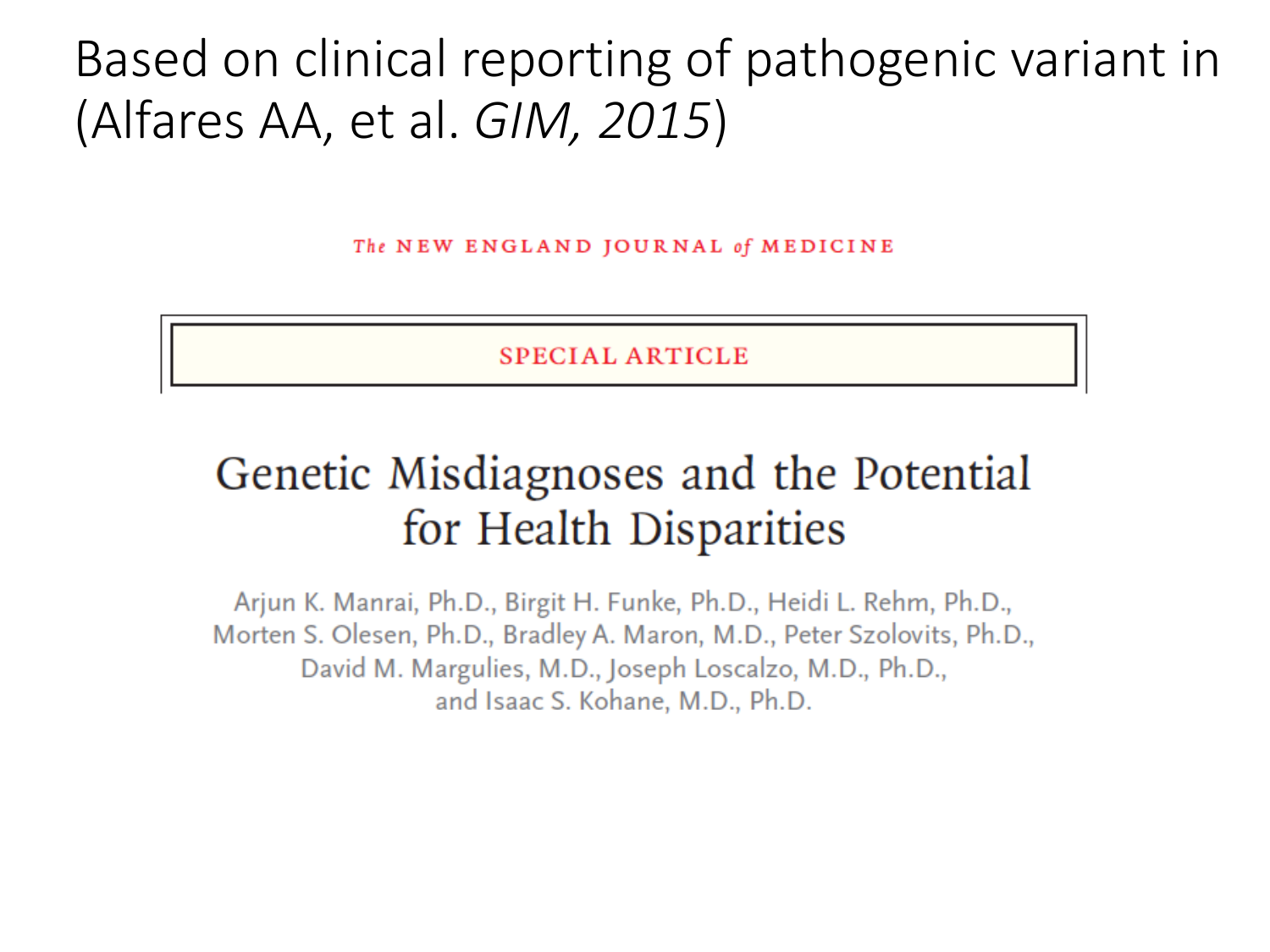## Examples of reclassification from Pathogenic to Benign (or LB)

- 1. 2004 29 yr old postdoc with retinal hemangioma. VHL done at "top"  $lab - c.340+5G > C$  clearly stated to be pathogenic with mRNA defect described on the report.
	- 12 years later in for follow-up at another center. No other features of VHL developed (although only intermittent screening)
	- Now BENIGN in ClinVar 4.5% frequency in Han Chinese (patient is Chinese).
- 2. *DSP* c.88G>A (p.V30M) IF in child in 2013
	- Now reclassified based on frequency in ExAC data as BENIGN
- 3. LDLR missense variant reported as pathogenic (c.58G>A) (p.G20R) in both symptomatic patient and IF
	- Now classified as VUS based on ACMG rules although still very rare and not completely clear to me why it was reclassified?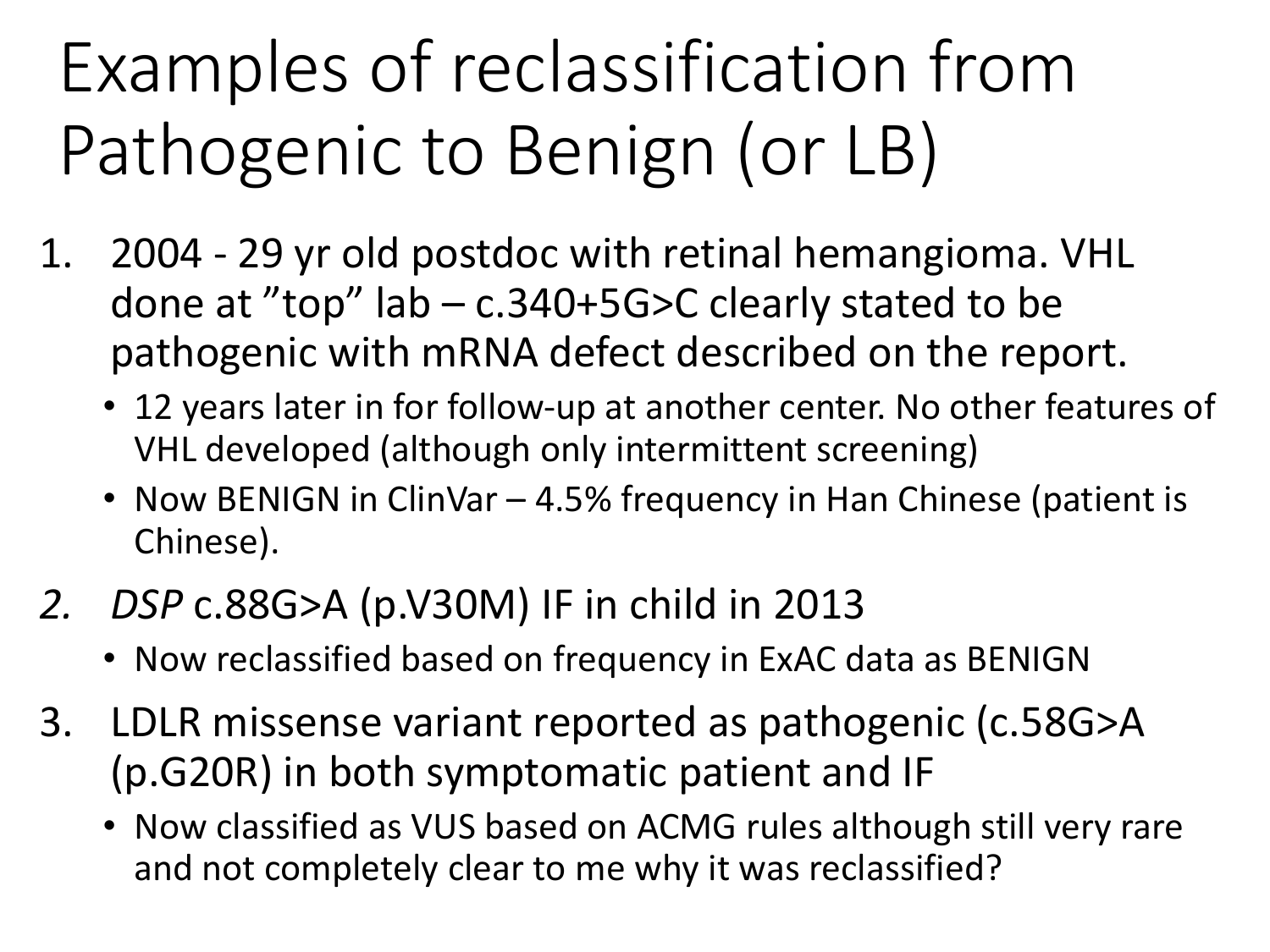#### Method

- Took the ACMG59 list
	- Focused on cancer (n=24) and cardiovascular (n=28) genes
- Reviewed each one in OMIM and other references and assessed:
	- Date gene-variant/disease first published (before or after 2000)
	- Looked at majority of disease variants (truncating, mix of LOF/missense, or primarily missense)
	- Looked at other features how many reported cases, variety of variants
	- Looked at Mendelian segregation and phenotypic heterogeneity
	- Presence of an Expert Panel in ClinVar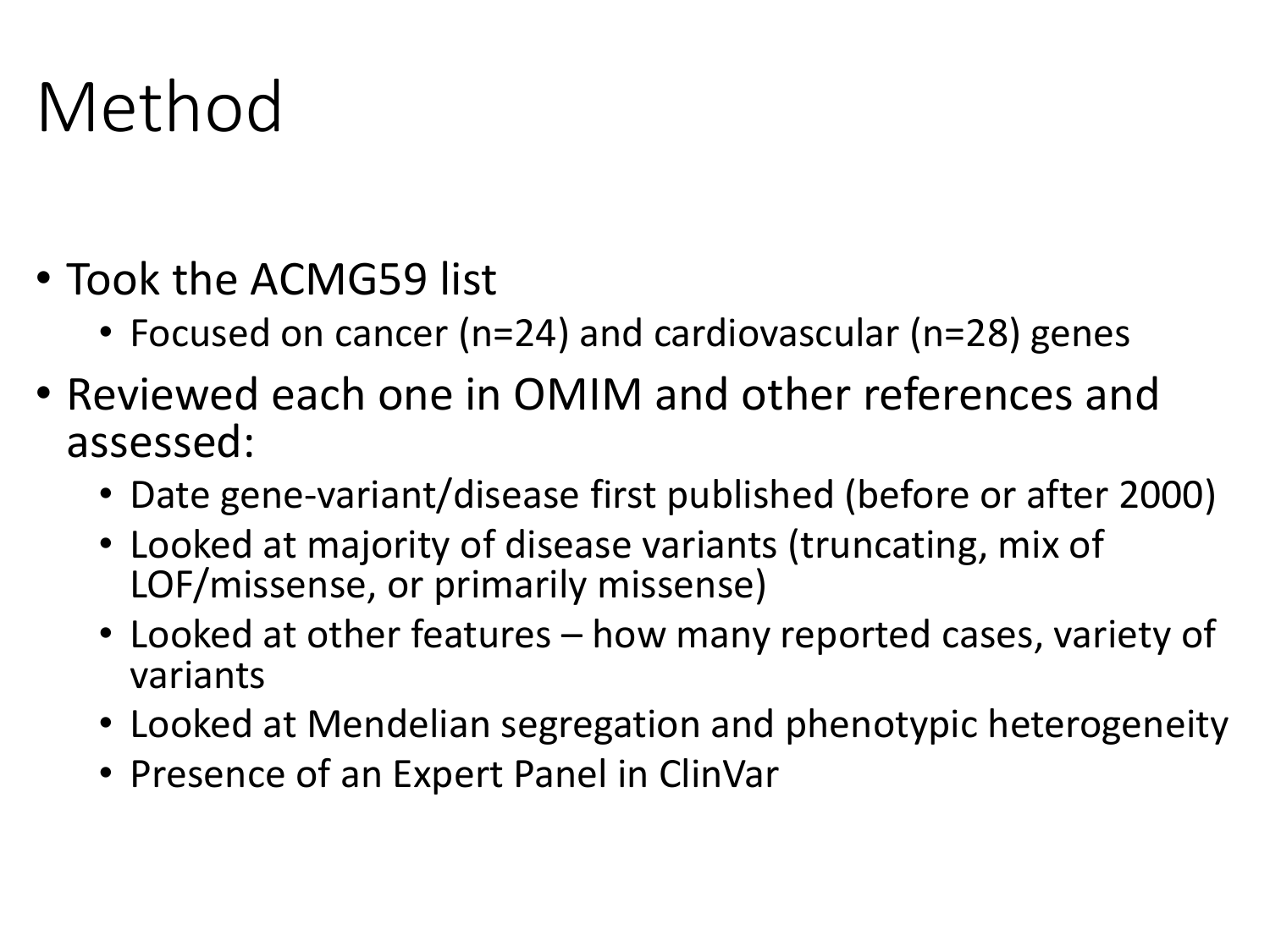#### Overview of the ACMG59 Genes

ACMG 59 Gene Characteristics

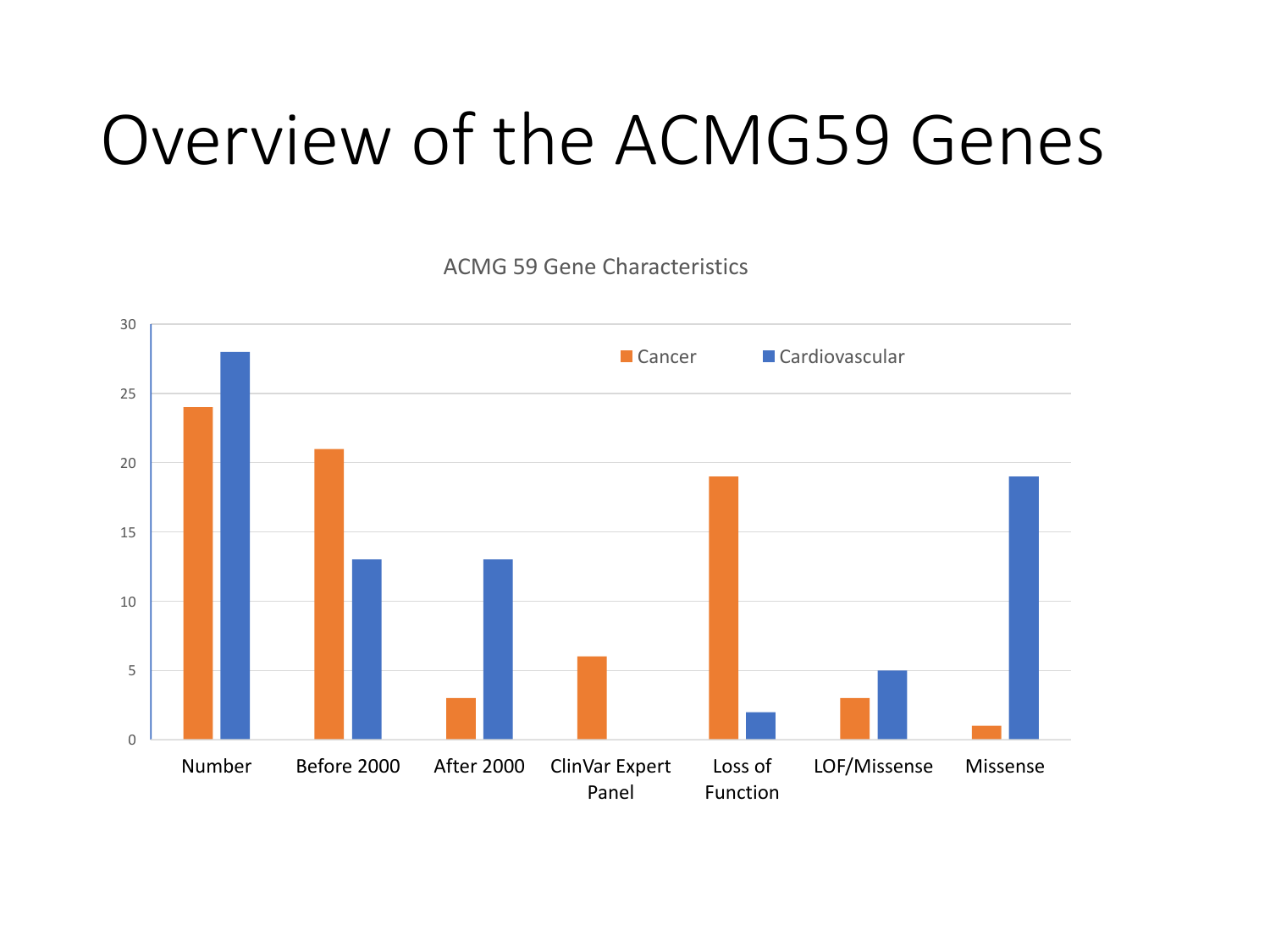#### However, even newer genes aren't that new

More Recently Described IF Genes

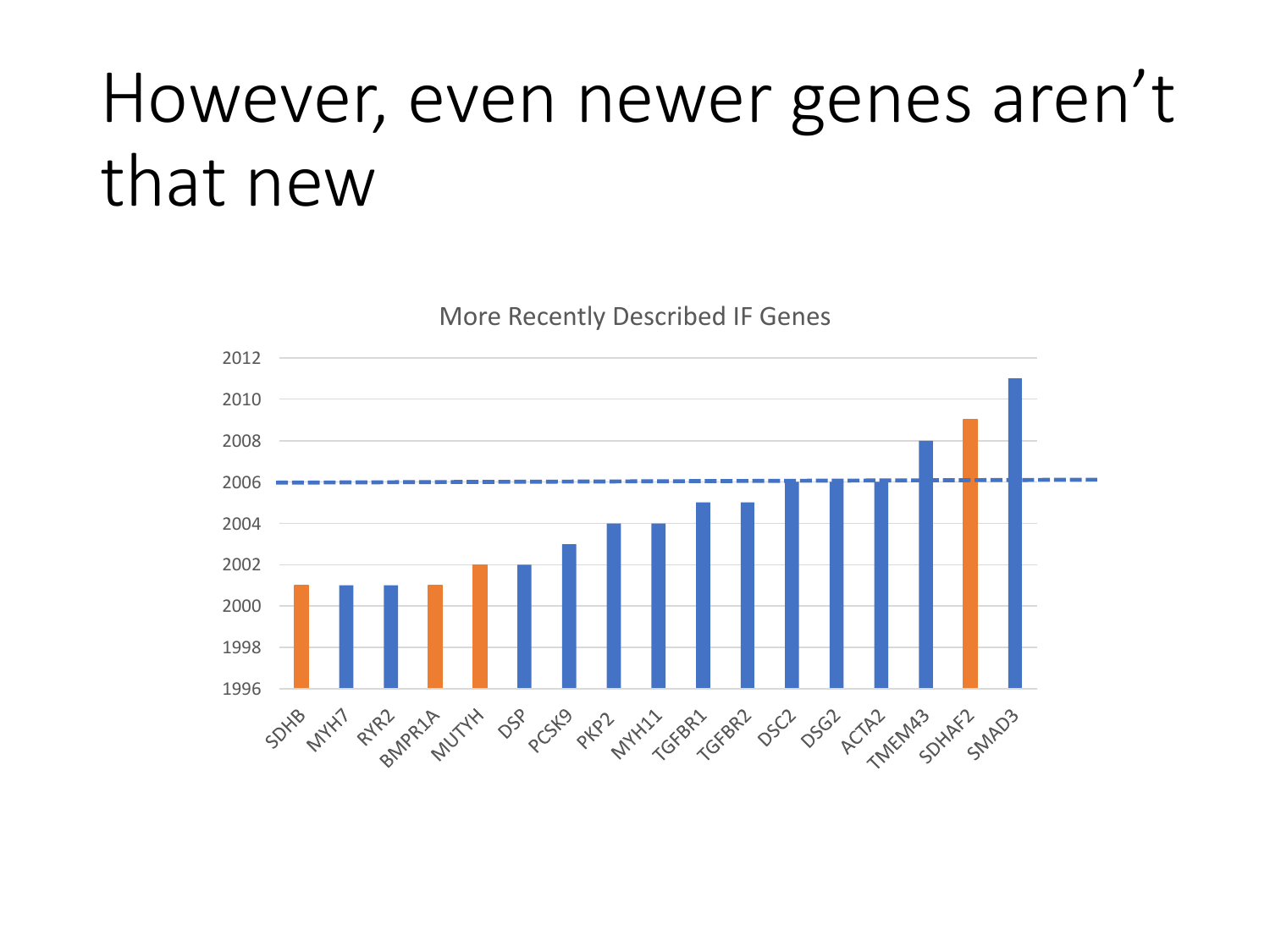#### Other complications for interpretation/implementation as IF

- Although most conditions are autosomal dominant there are other Mendelian conditions:
	- X-linked Fabry (do you report both males & females)?
	- Autosomal recessive MUTYH (do you report single carriers)?
	- Many genes have both dominant and more severe recessive phenotypes  $-$  complicates counseling
	- Digenic conditions again do you report a single allele?
- A few conditions have only a few known disease alleles/founders.
	- Perhaps only report these well documented ones, e.g. TMEM43, SDHAF2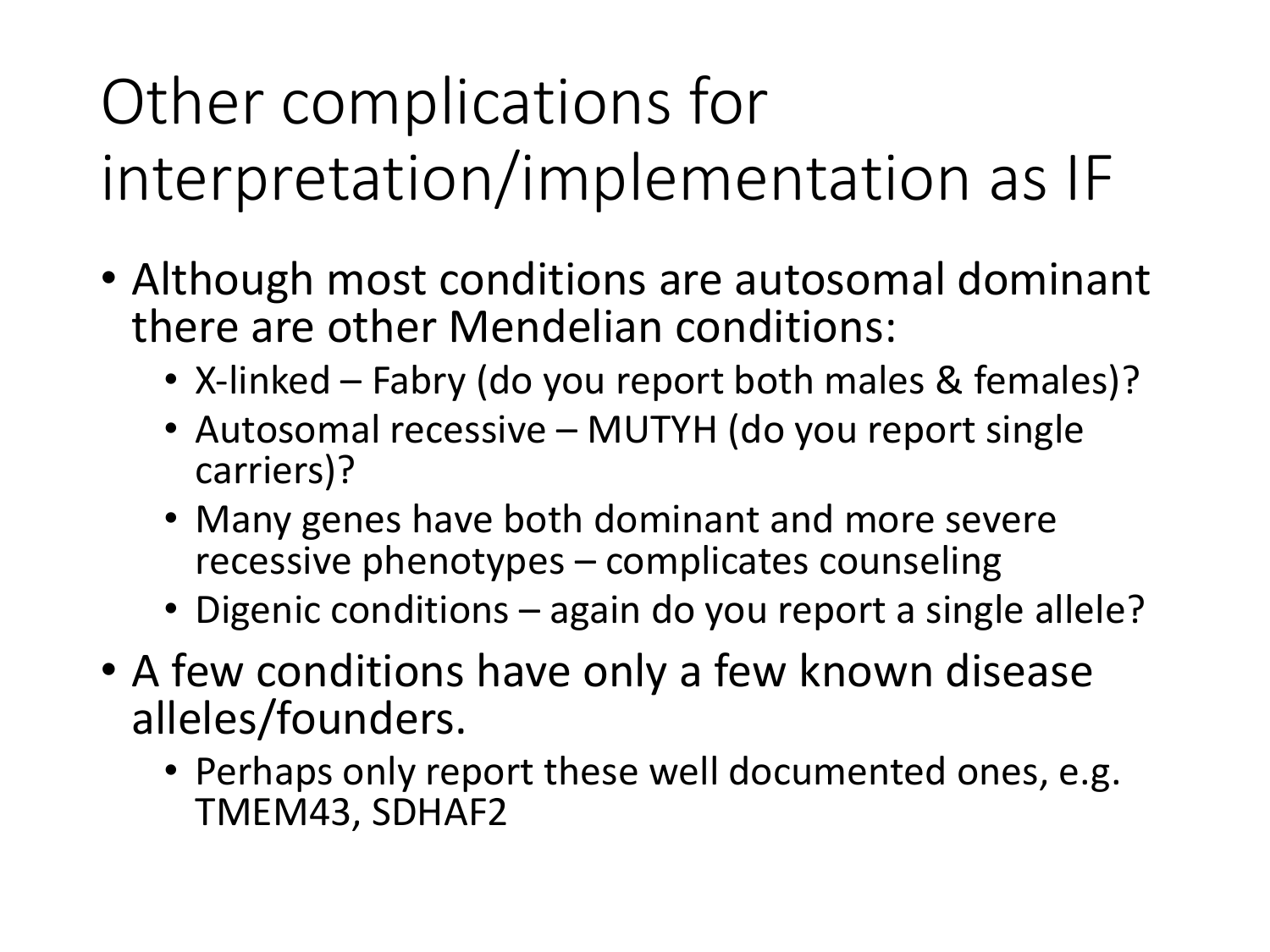Extraordinarily wide range of alleles and quality of information

- Some genes, e.g. BRCA1 have thousands of documented alleles (LOF and missense) with Expert Panel interpretation
- Some genes have a few well documented alleles and then a range of other rare ones (MUTYH)
- Some extremely rare conditions with little allele information (CACNA1S, ACTC1)
- A number of other "messy genetics"
	- PMS2 numerous pseudogenes may report "wrong" allele
	- Genetic modifiers do labs have to look for those if they substantially impact the at-risk phenotype